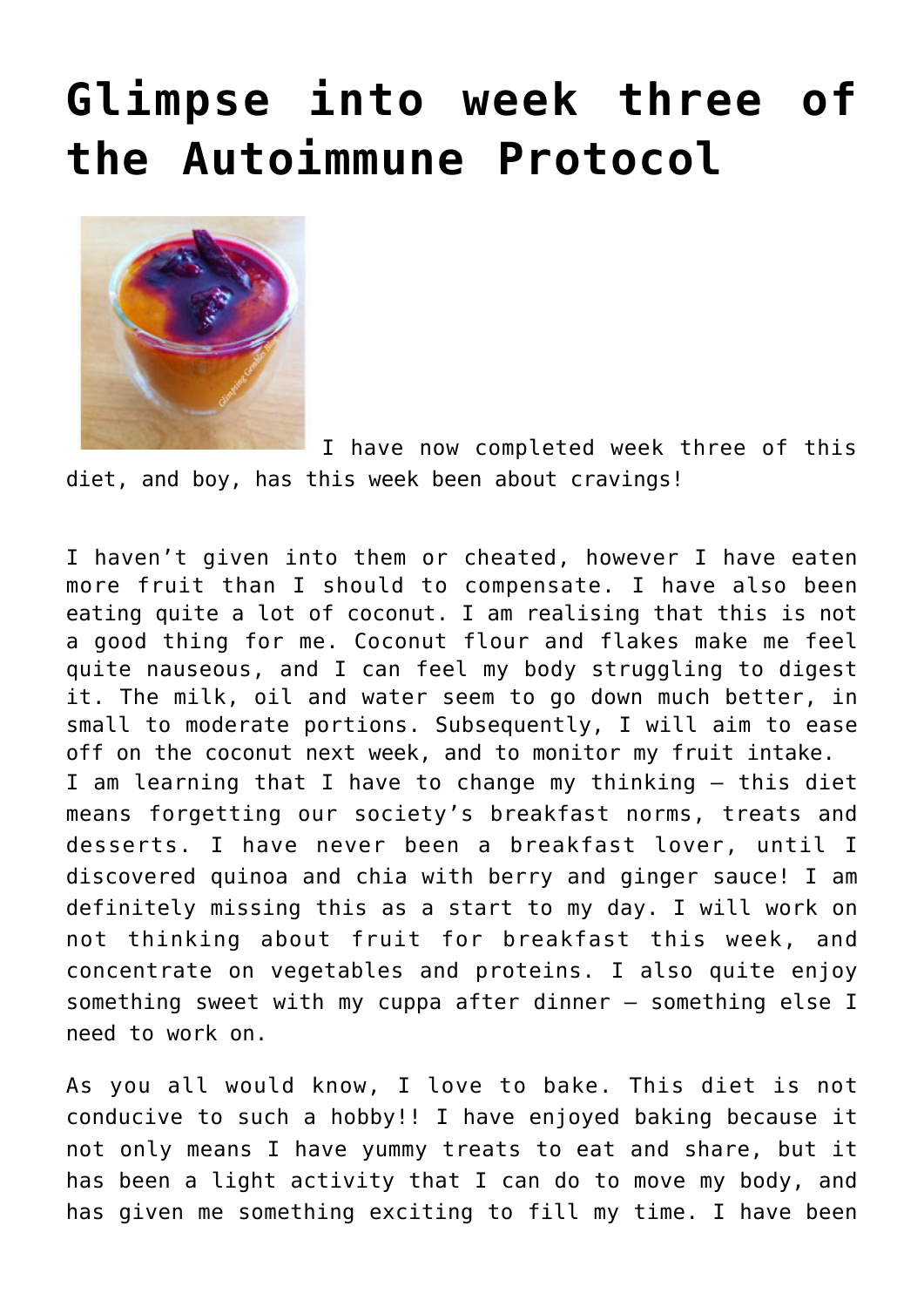making things with coconut lately, but as I have said, that has not been going well, so I need to hold back on that. This makes me sad to think baking might be on the back burner for a while!

At the beginning of this diet, I felt liberated and in control of my health. However, this week it has started to feel like yet another thing that my body restricts me with. I know that I am so lucky in that I can still eat. My body allows me to consume some pretty amazing foods, and this is something so many people long for. I appreciate what I do have. At the same time though, human nature what it is, I am finding it frustrating and like it is another punishment in my life.

As with everything I face though, I will put one foot in front of the other, plod on, look for the positives, and keep working hard to get well!

Glimpses of week three's food in photos:

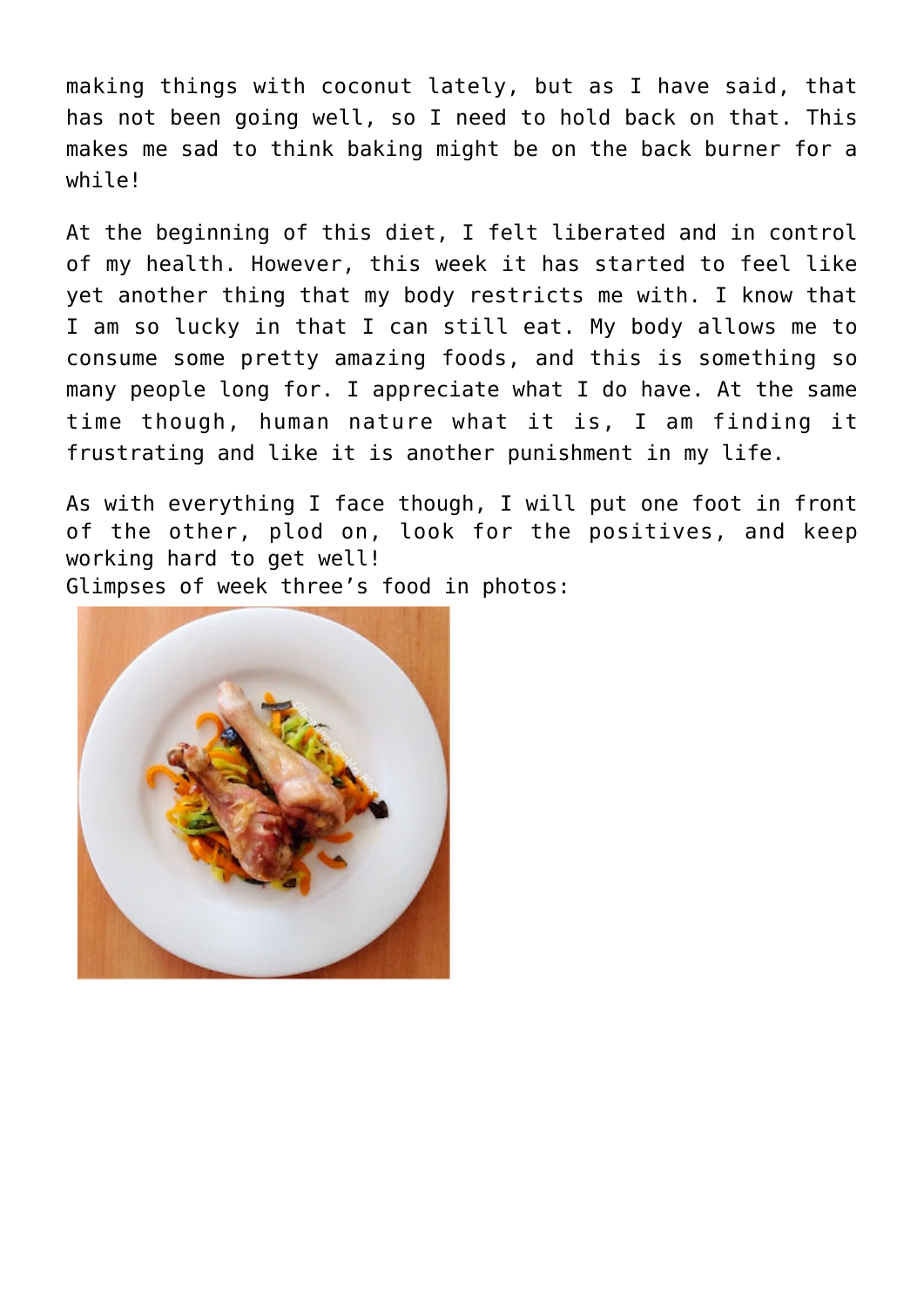